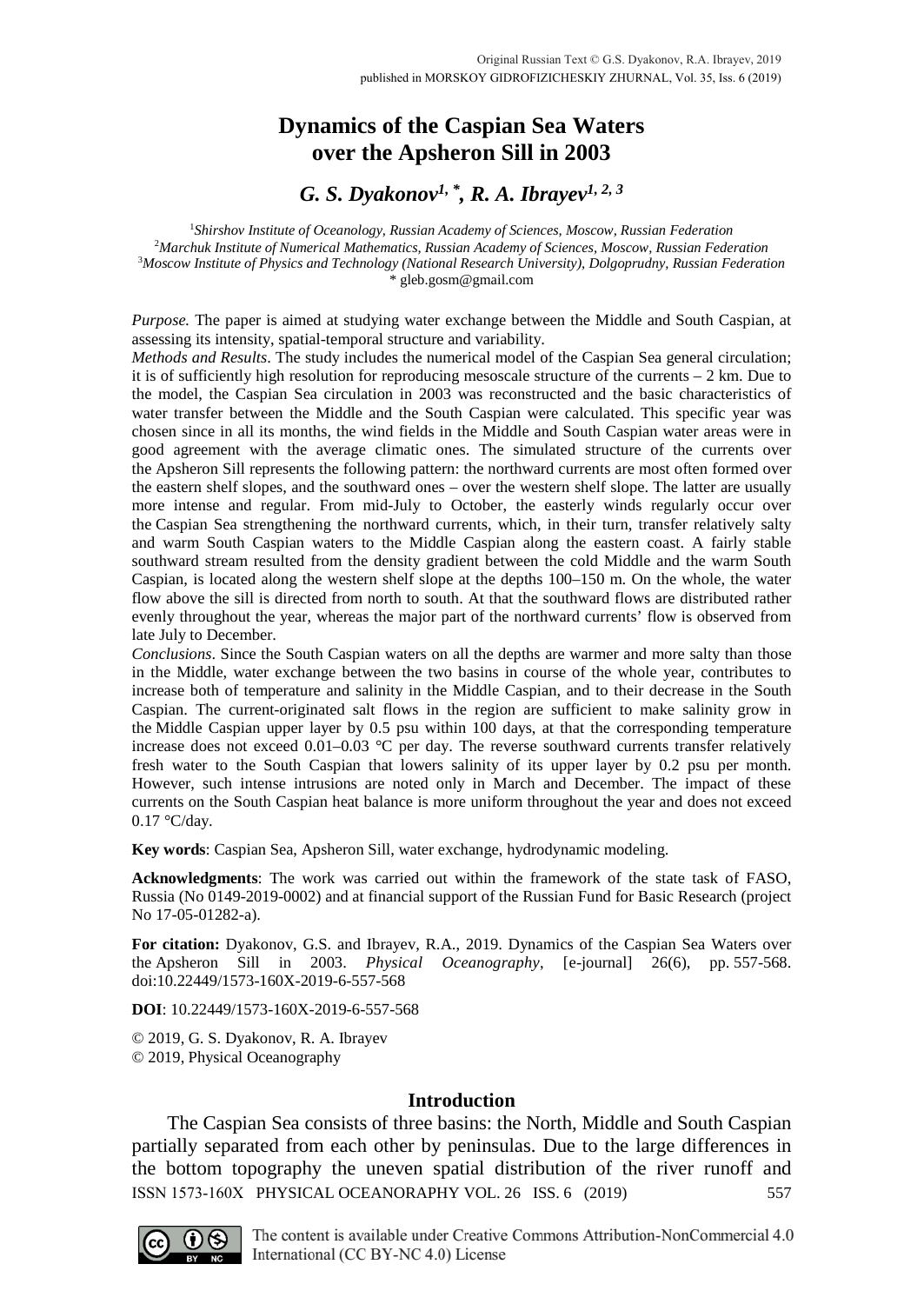the large meridional length of the sea, the waters of these basins have different thermohaline structures and circulation patterns. In the extremely shallow Northern Caspian, which is the estuary zone of a large river – the Volga, the salinity varies from zero to 12 psu and is generally a few units lower than in the Middle and Southern Caspian. Average salinity of their surface waters is about 12 and 13 psu, respectively. The differences in the thermal regime of three sea basins are even more significant. The average surface water temperature in the Middle Caspian is 5–6 °C lower than in the South Caspian: in summer due to strong upwelling along the coasts, in winter due to the cold water influx from the North Caspian, the surface of which completely freezes. As a result, water masses intruding from one Caspian basin to another have a contrasting temperature, salinity and density relative to the surrounding waters, as a result of which they greatly affect the thermal and salt balances of the basin in which they end up and modulate the thermohaline structure of its waters. This circumstance causes a special interest in the dynamics of the Caspian Sea in areas where such water exchange occurs, in particular in the region of the Apsheron Sill separating the deep-sea basins of the Middle and Southern Caspian. The bottom relief here is formed by the merger of the western and eastern shelves and is a saddle-shaped one. For the conditional boundary between the Middle and South Caspian we take a zonal vertical section passing through the saddle point of the bottom, as well as through the tip of the Apsheron Peninsula (40° 12′ N). The sea depth in this section is on average only 63 m and reaches a maximum value of 165 m at the saddle point.

Despite the importance of this sea region for the general circulation of the Caspian, the dynamics of the waters in it have not been sufficiently studied. In the works [1, 2] analyzing the data on measurements of current profiles, it is pointed out that there are currents of opposite directions in the west and east: part of the waters of the Middle Caspian cyclonic circulation turns south, crossing the sill in its western part, while in the east the inflow of relatively heavy waters of the South Caspian to the Middle Caspian occurs [3]. At the same time, twice as high velocities are observed in the west than in the east. This pattern of currents is also confirmed by satellite monitoring of the surface sea waters [4]. However, as noted in [1, 2], for an accurate assessment of the water exchange between the Middle and South Caspian, it is necessary to carry out a section of currents along the entire length of the sill in different seasons of the year. Such assessments are absent up to date. Also, according to measurements in this region, an increased variability in the water column characteristics is observed here [5]. In February – March, when northern winds (which create a drift transport to the southwest on the surface) blow, a northern countercurrent in the subsurface waters along the eastern shelf, which forms the tongue of warm waters on the surface of the Middle Caspian [6], takes place. In the bottom waters a quasi-constant inflow of cold water into the South Caspian, generated by the baroclinic pressure gradient associated with a large temperature difference between the Middle and South Caspian [7, 8], is observed. This flux renews the South Caspian abyssal waters every 15–25 years.

The present study is aimed at studying the features of water exchange between the Middle and South Caspian: its intensity, spatial-temporal structure and variability. In this regard a numerical model of the Caspian Sea general circulation, which has a sufficiently high resolution to describe the mesoscale structure of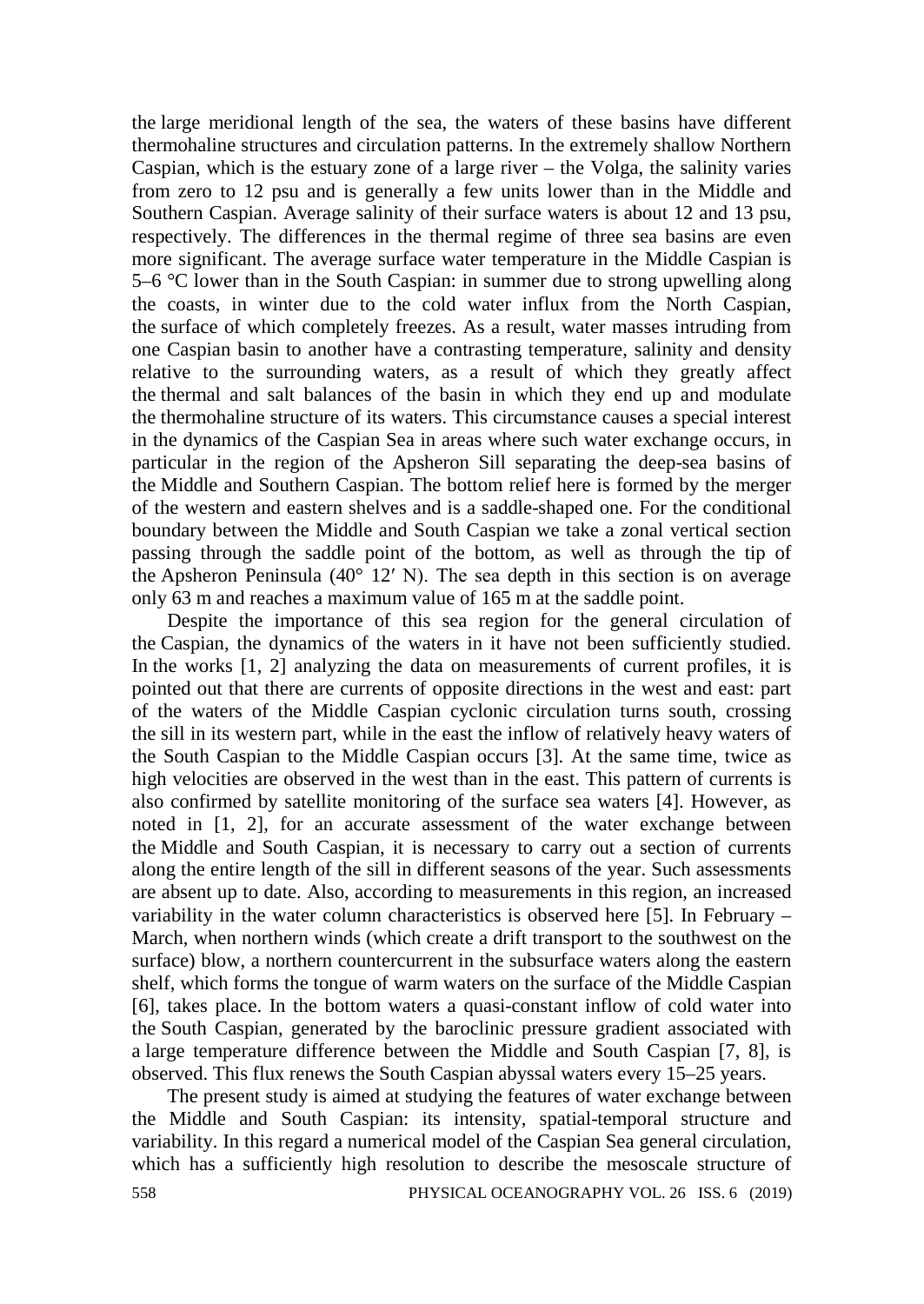the currents, is used. This work is a continuation of our studies on the Caspian Sea hydrophysics on time scales from climatic to synoptic using the ocean thermohydrodynamics model SZ-COMPAS [9, 10], developed within the framework of the seamless prediction paradigm [11, 12].

## **Numerical experiment**

The currents were calculated according to the model described in [9], which was previously used to study climatic changes in the level and thermohaline structure of the Caspian Sea [10, 13]. The horizontal resolution is 2 km, which is sufficient to describe the mesoscale water dynamics: in the Caspian Sea the baroclinic radius of Rossby deformation is estimated at 17–22 km in deep water regions and 3–8 km at the shelf in the eastern part of the Middle Caspian [14]. The vertical resolution is from 2 to 30 m. In order to describe the horizontal turbulent viscosity, a fourth-order operator with the Smagorinsky parameterization [15] is used with the minimum dimensionless coefficient  $C = 2$  recommended by the authors. Among the known numerical models of the Caspian Sea, only two [16, 17] have higher resolution (about 1.5 km). However, the model we use has a significantly lower level of dissipation and, therefore, a larger effective resolution, which allows us to reconstruct a wide range of movements: from largeto mesoscale ones. In order to parameterize the vertical turbulent viscosity, the Munk – Anderson scheme with a maximum coefficient of  $K_m = 10^{-3}$  m<sup>2</sup>/s is applied. In [18] it was demonstrated that, despite its simplicity, the application of the Munk – Anderson scheme yields the results that are not qualitatively different from the model with Mellor – Yamada parameterization of 2.5 level of closure. The model is initialized by three-dimensional climatic temperature and salinity fields [19] and "spun-up" for three years until their realistic distribution in the coastal areas is established. To set the boundary conditions on the sea surface, we used the data of *European Center for Medium-Range Weather Forecasts* (*ECMWF*) *ERA-Interim* [20], which have a spatial resolution of 80 km – high for global reanalysis but rough relative to the size of the Caspian Sea. It should be noted that such a step does not always allow us to describe the coastline contours and correctly reconstruct all the physical processes in the sea coastal areas. An alternative to using global reanalysis data is their regionalization described in [21].

In the model calculation, the circulation of the Caspian Sea in 2003 was reconstructed. That year in the Middle and South Caspian the near-surface wind, the main factor in the formation of currents, were rather close to average climatic in all months. This allows us to obtain a characteristic picture of the water exchange of these basins without calculating for a large number of years and the need for additional averaging of the results.

## **The structure of currents above the Apsheron Sill**

The structure of the currents in the Apsheron Sill region obtained by the model is in good agreement with the observational data  $[1-5, 7, 8]$ . In general, the following picture is noted: the prevailing northern winds create an influx of relatively fresh and cold waters from the Middle Caspian to the South Caspian along the western shelf, while water masses move northward along the eastern PHYSICAL OCEANORAPHY VOL. 26 ISS. 6 (2019) 559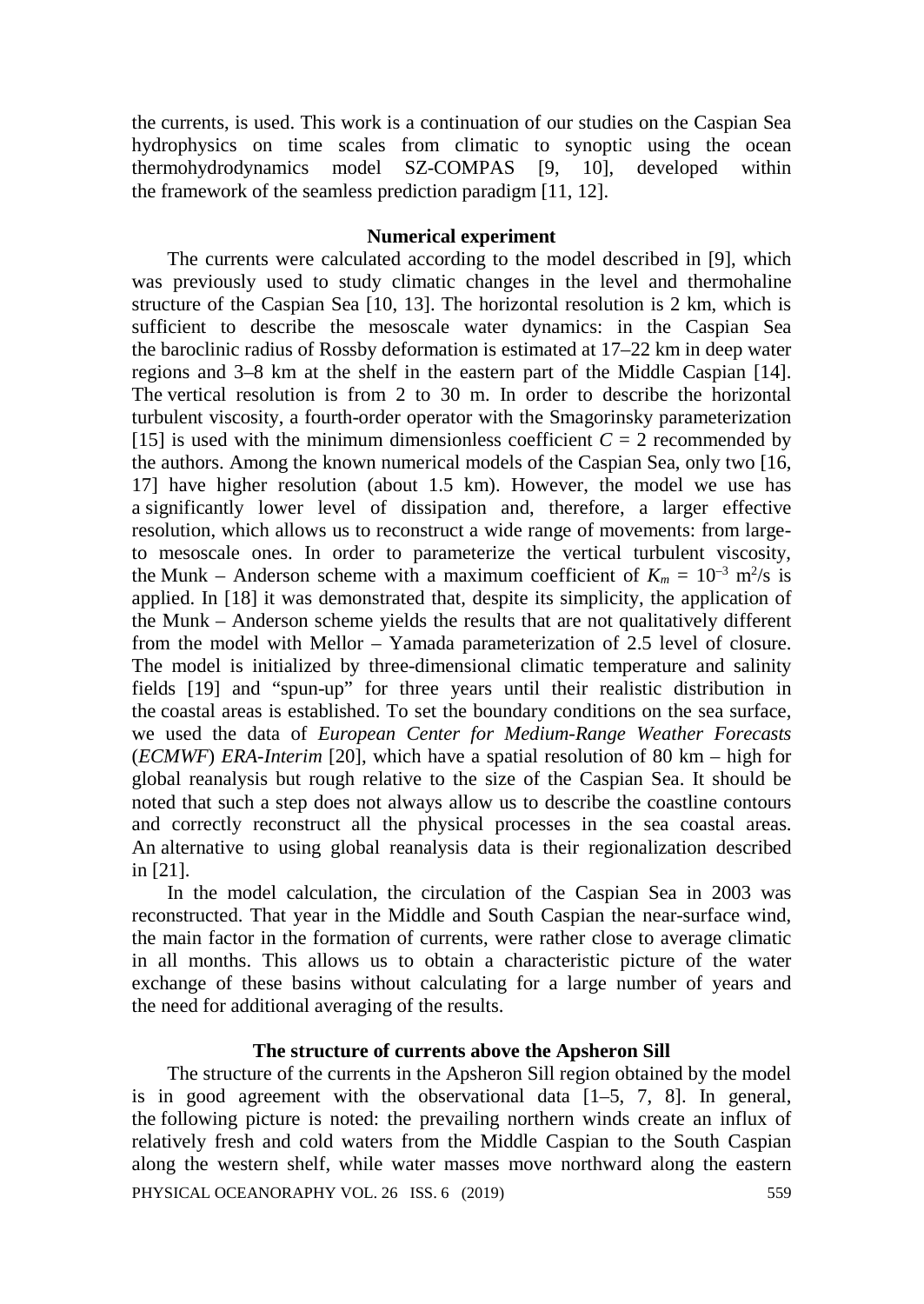shelf. This division is most clearly seen in December when the monthly average currents of the southern and northern directions divide the sill into two halves: western and eastern, respectively. In this case, the most intense currents form on the slopes of the shelves and are directed along the isobaths. Since the western shelf has a steeper continental slopes (from Neftyanyye Kamni archipelago to the saddle point of the bottom), the current here is more coherent and has higher velocities than in the east. It is traced well in Fig. 1, *a*, *b* (and also in Fig. 2 (element *D*) and Fig. 3, *a*) in the form of a jet of cold waters enveloping the Apsheron Peninsula and extending to the south. Following the isobaths of 30– 100 m, this current sharply turns southwest to the east of Neftyanyye Kamni, regularly forming an anticyclonic eddy with a diameter of about 20 km in their vicinity.



**F i g. 1.** IR-images of the Caspian Sea surface temperature from the *NOAA*-16 satellite (*a, c*) and those model-derived at the 1 m depth (*b, d*). Time points of satellite images and model data coincide: *a, b* – March 31, 2003, 9:46 *GMT*; *c, d* – August 1, 2003, 22:33 *GMT*. The fragments *a* and *c* are taken from [4]

Fig. 2 represents the sections of the meridional component of current velocities along the Apsheron Sill averaged over the months in which the circulation typical of the four seasons of the year is observed. Northern winds generate on the surface the drift currents of a southwestern direction from February to mid-July, as well as in November. Simultaneously, the northern countercurrents with the cores at 7– 10 m depths are formed in the subsurface layer of the sea (elements *A* in Fig. 2). They carry the warm South Caspian waters to the Middle Caspian, which, having a relatively low density, rise to the surface and manifest themselves in the form of a tongue of warm waters (Fig. 1, *a*, *b*). These subsurface currents are not observed in average monthly fields only in December – January. From mid-July to October the winds of eastern directions are frequent. They strengthen several times the northern current along 10–60 m isobaths of the eastern shelf (Fig. 2, element *E*). This current is clearly seen in Fig. 1, *c*, *d* in the form of an elongated tongue of warm waters off the east coast.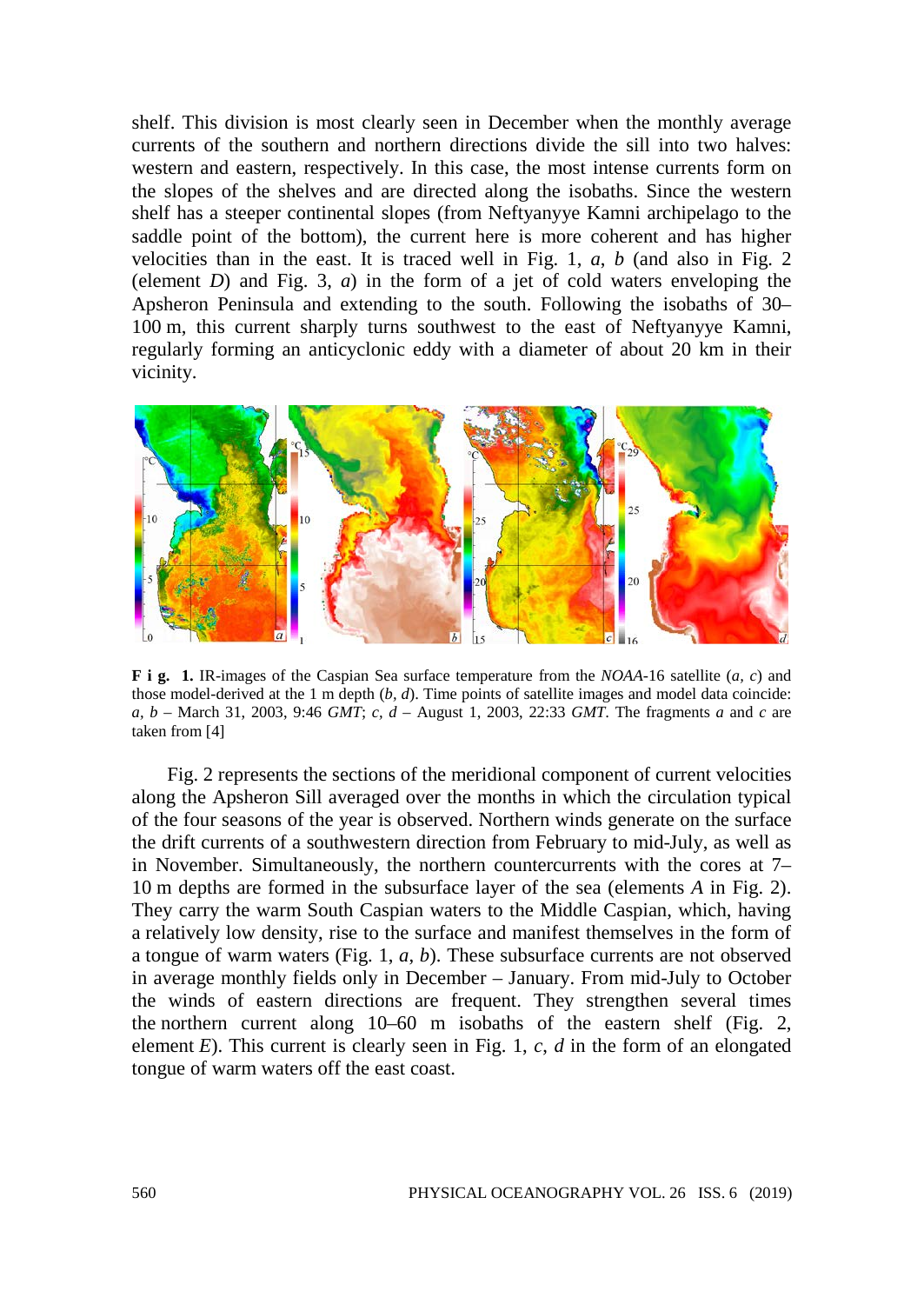

**F i g. 2.** Monthly average meridian velocity component on the vertical-zonal section at the latitude of the Apsheron Peninsula tip (40° 12′ N) in March – *a*, May – *b*, August – *c*, November – *d*. Latin letters denote individual elements of the currents' structure. NK – location of Neftyanyye Kamni archipelago

PHYSICAL OCEANORAPHY VOL. 26 ISS. 6 (2019) 561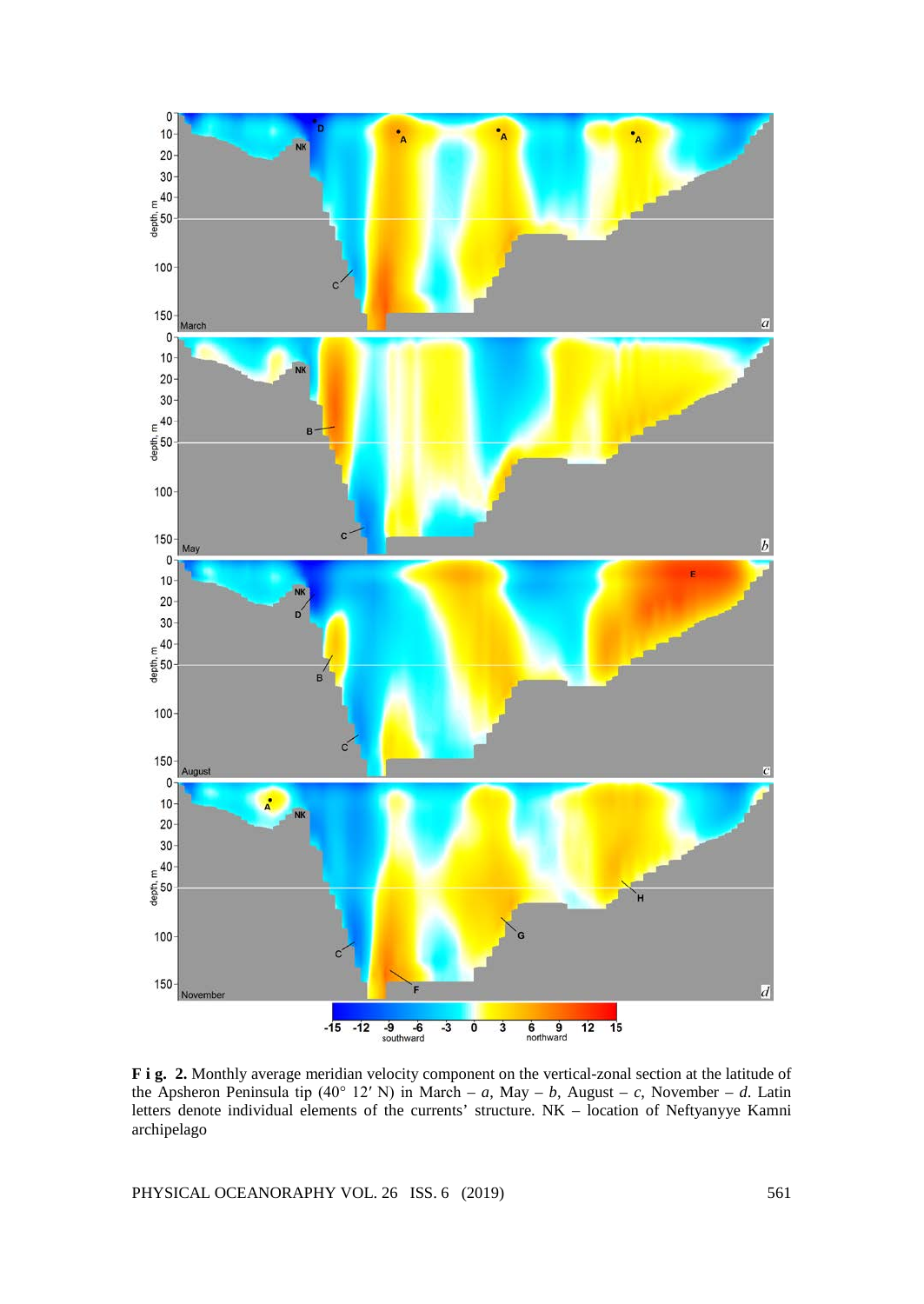From Fig. 2 we can see a general regularity: the northern currents are most often formed above the eastern shelf slope (Fig. 2, elements *E*, *F*, *G*, *H*), the southern ones – above the western shelf slope (Fig. 2, elements *C*, *D*) and partly over the plateau formed by the bottom. A current along the western shelf at up to 70 m depths, which has a predominantly northern direction (Fig. 2, element *B*) in the warm part of the year (from April to September), is an exception. In the remaining 6 months of the year it is also subjected to the indicated regularity and merges with the southern current existing at 100–150 m depths throughout the year (Fig. 2, element *C*; Fig. 3, *b*). The latter, according to [7], is formed by the density gradient between the Middle and the South Caspian due to the large temperature difference between their waters.



**F** i g. 3. Model instantaneous currents (m/s):  $a - at$  the 8 m depth on October, 16;  $b - at$  the 100 m depth on July, 6. Contours designate the bottom depth, (m)

# **The Middle and the Southern Caspian water exchange intensity**

The flow rate above the Apsheron Sill for both directions (north, south), as well as the total flow rate depending on depth and time, are given in Fig. 4. It can be seen that, in general, the transport of water masses occurs in a southerly direction which is due to the inflow of river waters in the north of the sea, while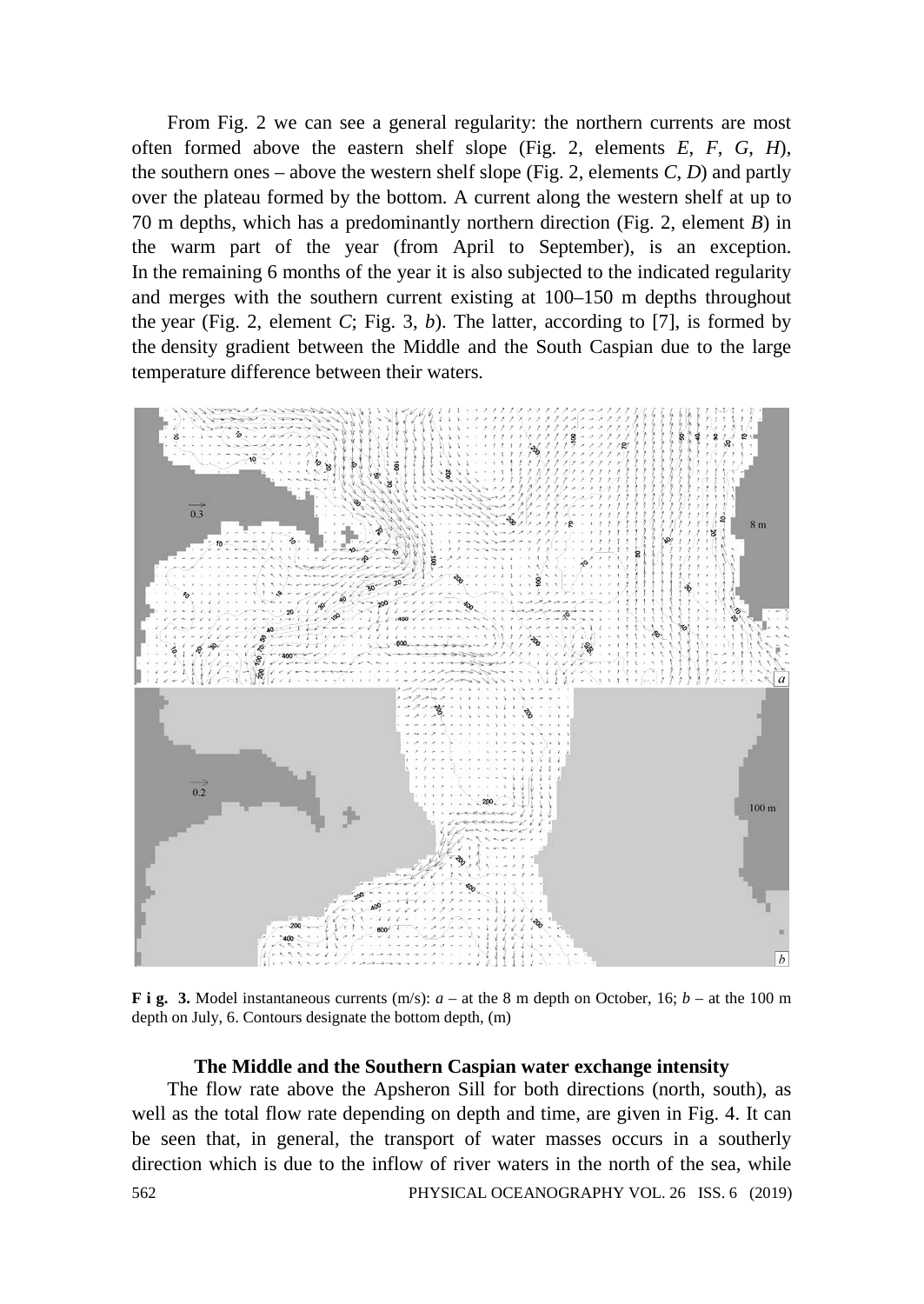the Southern Caspian has the largest total evaporation flux among the three basins. The greatest transport of the Southern Caspian waters to the Middle Caspian is associated with the above-mentioned northern current along 10–60 m isobaths of the eastern shelf and begins in late July with a higher incidence of eastern winds. At the same time, the transport of the Middle Caspian waters to the south is distributed more or less evenly throughout the year.



**F i g. 4.** Longitude-integral flow rate of the northward (*a*) and southward currents (*b*) as well as their sum (*c*) above the Apsheron Sill in 2003 as a function of depth and time (in mSv/m, i. e.  $10^3$  m<sup>3</sup>/s per 1 m of depth)

### **Water exchange effect on the sea thermohaline structure**

For studying the effect of currents on the thermohaline structure of the Caspian Sea basins in the considered region, it is necessary to trace the trajectories of the waters they carry and the processes of their mixing with the surrounding waters, which is a separate complex problem. However, the significance of these

PHYSICAL OCEANORAPHY VOL. 26 ISS. 6 (2019) 563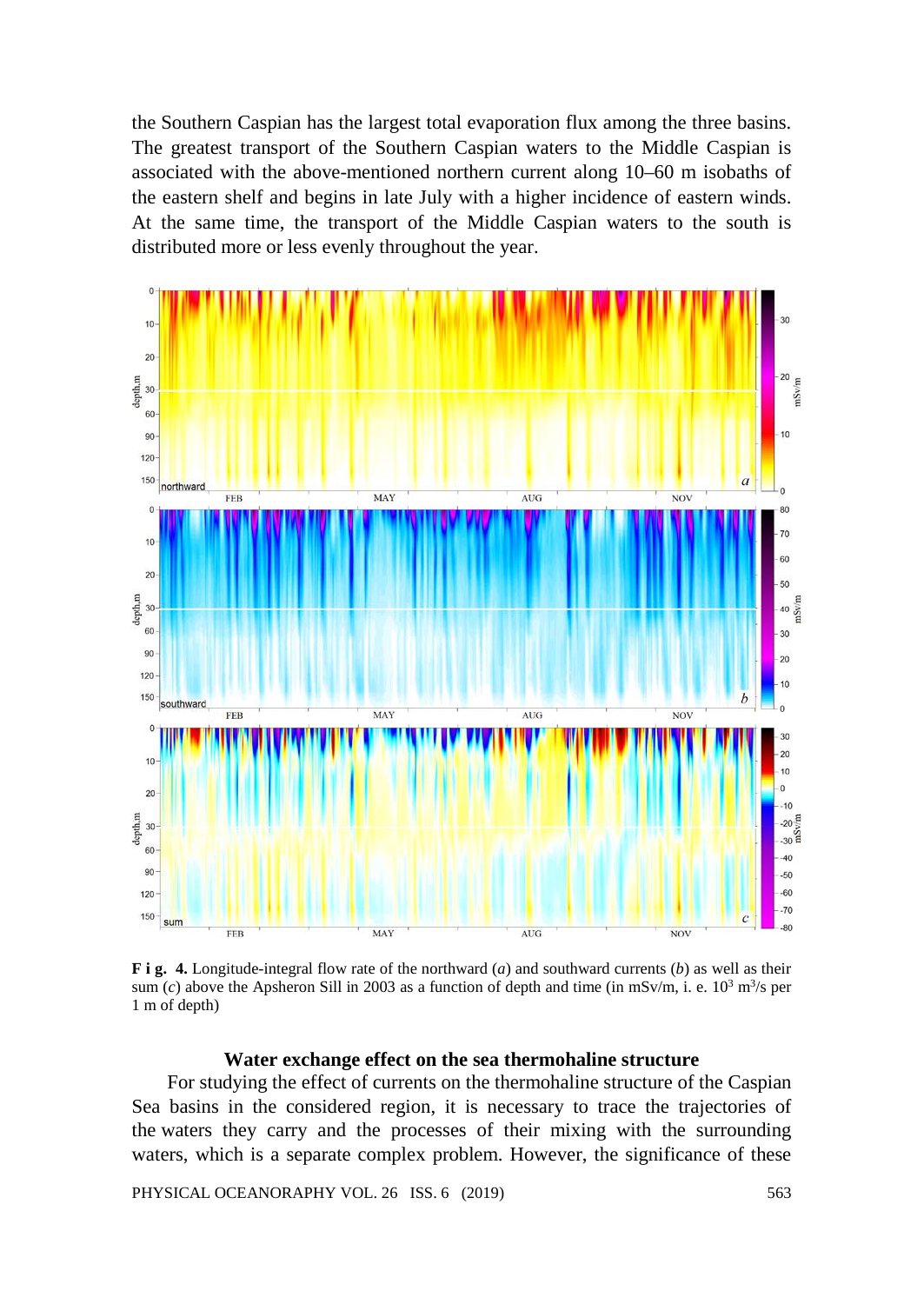currents for the Middle and Southern Caspian thermohaline regime can be assessed in a simpler way, by calculating the flows between them and somehow correlating them with the amount of heat and salt contained in these basins. To do this, we calculate the value (with  $\rm{°C/s}$  dimension)

$$
DT^{\pm}(z)=\frac{1}{S^{bas}(z)}\int \frac{\left|v(x,z)\right|\pm v(x,z)}{2}\left(T_{flow}(x,z)-\overline{T}^{bas}(z)\right)dx,
$$

where *v*,  $T_{flow}$  is a meridional component of velocity and the temperature of current at the latitude of the section (40° 12′ N);  $\overline{T}^{bas}$  is an average temperature at *z* depth in the basin into which this current flows in (the Middle or the South Caspian);  $S<sup>bas</sup>$  is a section area of this basin by the horizon *z*. All the functions, except for  $S^{bas}$ , also depend on time. The integral is taken over the sill width. Correspondingly,  $DT^+$  characterizes the fluxes directed to the north,  $DT^-$  – to the south. Formally, this value is equal to the variation rate of the basin average temperature  $\overline{T}^{bas}$  under effect of currents flowing into it at a depth *z*, under the assumption that the waters carried by them displace the waters of this basin with an average temperature  $\overline{T}^{bas}$  for a given depth and remain at this depth. Since the intruding waters usually submerge to the neutral buoyancy depth,  $DT^{\pm}$  value has no direct physical meaning. However, it can be considered as a quantitative measure of how contrasting is the temperature of the waters carried by the current relative to the waters of the basin into which they get, as well as how much water exchange between the Middle and the South Caspian can generally affect their thermal structure.

 $DT^{\pm}$  values are given in Fig. 5. Since the waters of the Middle Caspian are systematically colder than the ones of the South Caspian, these values correlate well with the flow rate (Fig. 4). The South Caspian waters regularly get into the Middle Caspian at up to 20 m depths, the heat content of which is sufficient to increase the average temperature of this basin at the corresponding depth by only 0.01–0.03 °C per day. The water exchange effect on the South Caspian is more significant: relatively cold waters regularly intruding it from the north lower its temperature at a rate of up to 0.17  $\mathrm{C}/\mathrm{day}$  on the surface and up to 0.1  $\mathrm{C}/\mathrm{day}$  in the upper 30-meter layer. In general, we can conclude that the effect of water exchange between the Middle and the Southern Caspian on the thermal regime of these basins is quite significant. In this case, cold intrusions to the south are 2–3 times more intense and also more frequent and regular than the reverse fluxes of warm waters.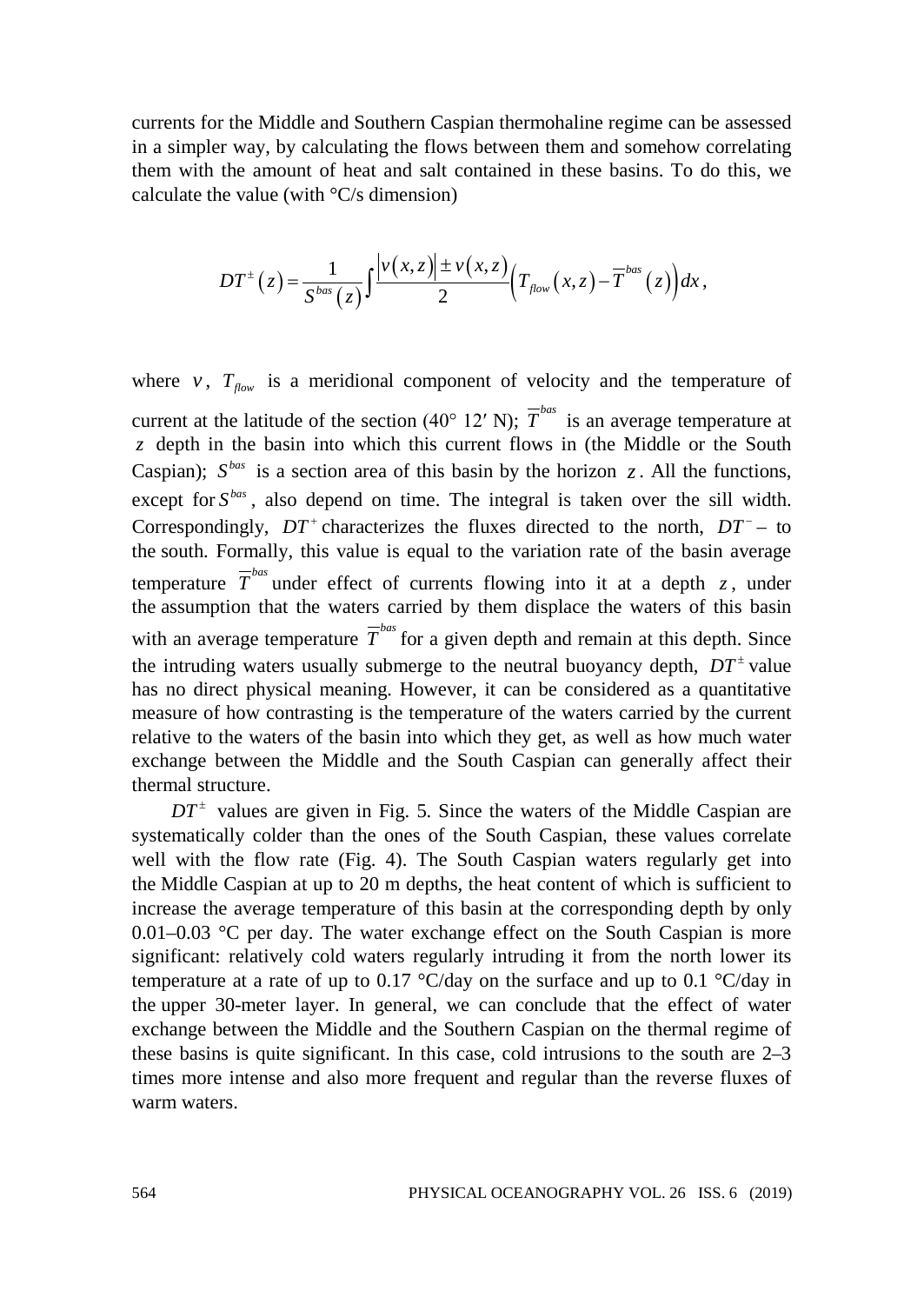

**F** i g. 5. Sectional heat fluxes calculated by the model:  $a - DT^+$  (northward flux,  $10^{-3}$  °C per day); *b* − *DT*<sup>−</sup> (southward flux,  $10^{-3}$  °C per day)

We analyze the salt fluxes between the Middle and the South Caspian in a similar way. In Fig. 6  $DS^{\pm}$  values calculated by the above-described formula with the temperature replacement by salinity are given. In the summer, after a flood of the Volga River, the Middle Caspian upper layer salinity is minimal, therefore, the northern currents carrying relatively salty waters of the Southern Caspian from the end of July to October, most significantly replenish the salt balance of the Middle Caspian: the salt transported by them is enough to increase the salinity of its surface waters by about 0.5 psu in 100 days (Fig. 6, *a*). The reverse (southern) currents almost always carry relatively fresh waters that lower the South Caspian salinity. They are most pronounced in late November – December, as well as in March – early April, when within a month the South Caspian surface salinity may decrease by 0.1–0.2 psu (Fig. 6, *b*).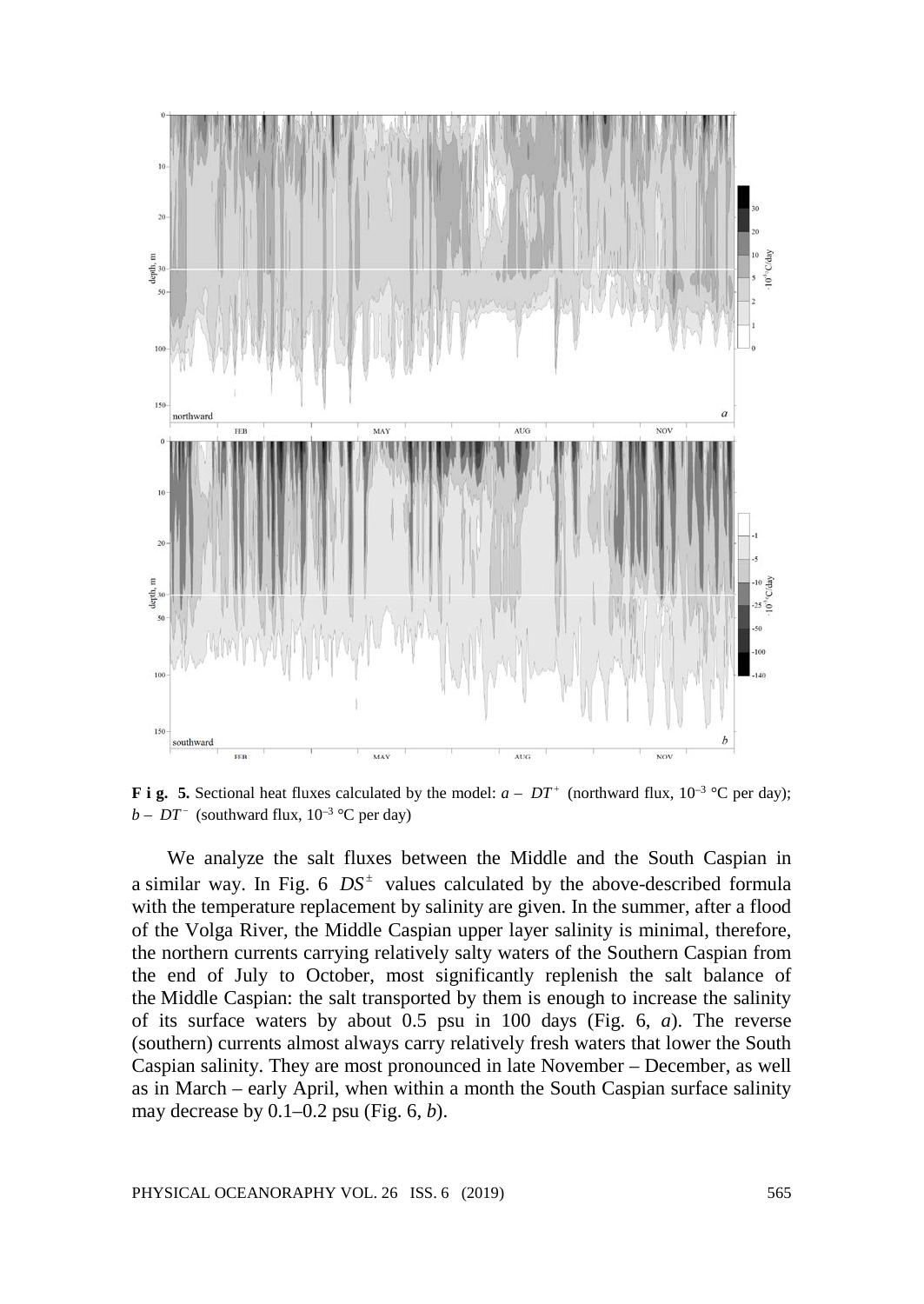

**F** i g. 6. Sectional salt fluxes calculated by the model:  $a - DS^+$  (northward flux,  $10^{-3}$  psu per day);  $b - DS^-$  (southward flux,  $10^{-3}$  psu per day)

### **Conclusion**

The Middle and the Southern Caspian have a significantly different thermohaline structure. Therefore, the water exchange between them is associated with regular intrusion of waters with contrasting temperature and salinity from the neighboring basin. In the presented work, using the numerical model of the Caspian Sea three-dimensional circulation, a quantitative assessment of the effect of this water exchange on the heat and salt balances of the two Caspian basins is carried out. The southern currents are more intense and regular throughout the year and carry 2-3 times more water than the northern ones, the main flow rate of the latter falling on the second half of the year. A similar picture is observed in the heat fluxes: relatively cold mid-Caspian water fluxes are sufficient to lower the temperature of the South Caspian upper 30-meter layer at 0.1 °C/day rate, and at up to 0.17 °C/day rate on the surface. At the same time, reverse currents carrying warm waters to the north can provide an increase in the Middle Caspian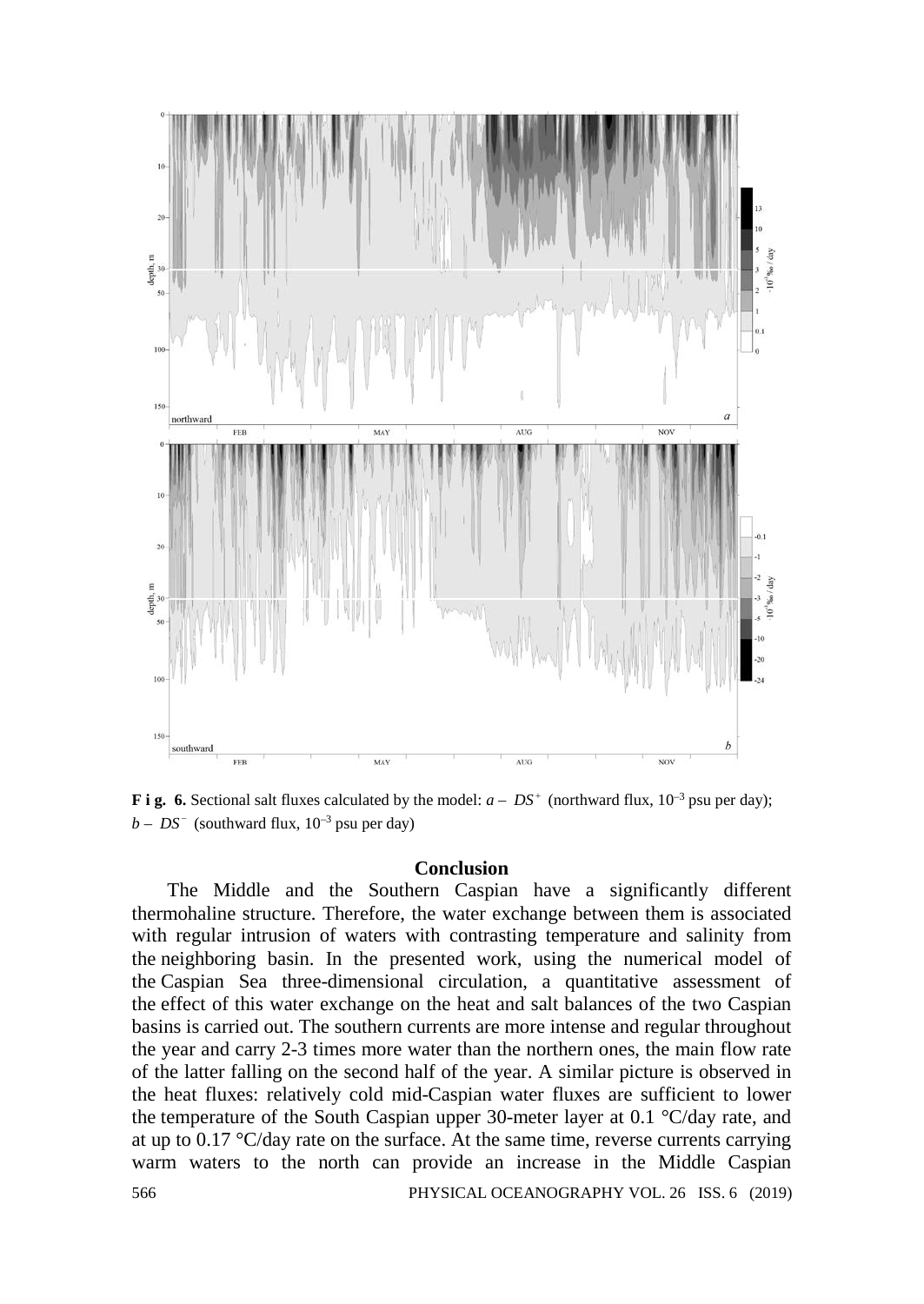temperature only by  $0.01-0.03$  °C per day. Salt exchange is even more significant: from the end of July to October, the northward fluxes extending along the eastern shelf carry a sufficient amount of relatively saline water to increase the salinity of the Middle Caspian upper layer by 0.5 psu in 100 days. Reverse fluxes of relatively fresh waters contribute to an even faster decrease in salinity of the Southern Caspian upper layer – up to 0.2 psu per month. However, such significant values are noted no longer than 1.5 months: in late November – December, and also in March – early April.

The structure of currents above the Apsheron Sill is primarily due to the wind distribution in the water area and the bottom topography. The northward currents are most often formed above the eastern shelf slope, the southern ones – above the slope of the western shelf, and the latter, as a rule, are more intense and regular since the winds of the northern directions prevail in this region. From mid-July to October, eastern winds regularly blow over the Caspian Sea, several times strengthening the northern currents that carry the relatively salty and warm waters of the South Caspian to the Middle Caspian along the eastern coast. Rather stable current of southward direction is located along the western shelf slope at 100– 150 m depths and is formed by a density gradient between the cold Middle and warm South Caspian. In general, the water flux above the sill is directed from the north to the south. The southern fluxes are distributed relatively evenly throughout the year, while the highest flow rates of the northern currents are observed from the end of July to December.

During the calculations the resources of the Joint Supercomputer Center of the Russian Academy of Sciences and HPC computing resources at Lomonosov Moscow State University [22] were used.

#### **REFERENCES**

- 1. Ambrosimov, A.K., 2016. Spatiotemporal Variability of the Flow in the Deep Part of the Central Caspian Sea. *Russian Meteorology and Hydrology*, [e-journal] 43(1), pp. 43-56. doi:10.3103/S1068373916010064
- 2. Ambrosimov, A.K., 2018. About Circulation of Water Masses in Deep of South Caspian. *Engineering Physics*, [e-journal] (5), pp. 108-112. doi:10.25791/infizik.05.2018.019 (in Russian).
- 3. Ambrosimov, A.K., Klyuvitkin, A.A., Goldin, Yu.A., Zakharova, E.E., Korzh, A.O., Kravchishina, M.D., Mutovkin, A.D., Novigatsky, A.N., Politova, N.V., Savvichev, A.S. and Chul'tsova, N.V., 2014. Multidisciplinary Studies of the Caspian Sea System during Cruise<br>39 of the R/V Rift. *Oceanology*, [e-journal] 54(3), pp. 395-399.  $Oceanology,$ doi:10.1134/S0001437014020015
- 4. Lavrova, O.Yu., Kostianoy, A.G., Lebedev, S.A., Mityagina, V.I., Ginzburg, A.I. and Sheremet, N.A., 2011. *Complex Satellite Monitoring of the Russian Seas*. Moscow*:* IKI RAS, 480 p. (in Russian).
- 5. Ambrosimov, A.K., Klyuvitkin, A.A., Artamonova, K.V., Baranov, V.I., Kozina, N.V., Kravchishina, M.D., Libina, N.V., Pol'kin, V.V., Torgunova, N.I. and Filippov, A.S., 2014. Complex Studies of the Caspian Sea System during the 41st Cruise of the R/V Rift. *Oceanology*, [e-journal] 54(5), pp. 671**-**676. doi:10.1134/S0001437014040018
- 6. Ibrayev, R.A., Özsoy, E., Schrum, C. and Sur, H.I., 2010. Seasonal Variability of the Caspian Sea Three-Dimensional Circulation, Sea Level and Air-Sea Interaction. *Ocean Science*, [ejournal] 6(1), pp. 311-329. doi:10.5194/os-6-311-2010
- 7. Babagoli Matikolaei, J., Aliakbari Bidokhti, A. and Shiea, M., 2019. Some Aspects of the Deep Abyssal Overflow between the Middle and Southern Basins of the Caspian Sea. *Ocean Science*, [e-journal] 15(2), pp. 459-476. doi:10.5194/os-15-459-2019
- 8. Peeters, F., Kipfer, R., Achermann, D., Hofer, M., Aeschbach-Hertig, W., Beyerle, U., Imboden, D.M., Rozanski, K. and Fröhlich, K., 2000. Analysis of Deep-Water Exchange in the Caspian Sea Based on Environmental Tracers. *Deep Sea Research Part I: Oceanographic Research Papers*, [e-journal] 47(4), pp. 621-654. doi:10.1016/S0967-0637(99)00066-7

PHYSICAL OCEANORAPHY VOL. 26 ISS. 6 (2019) 567